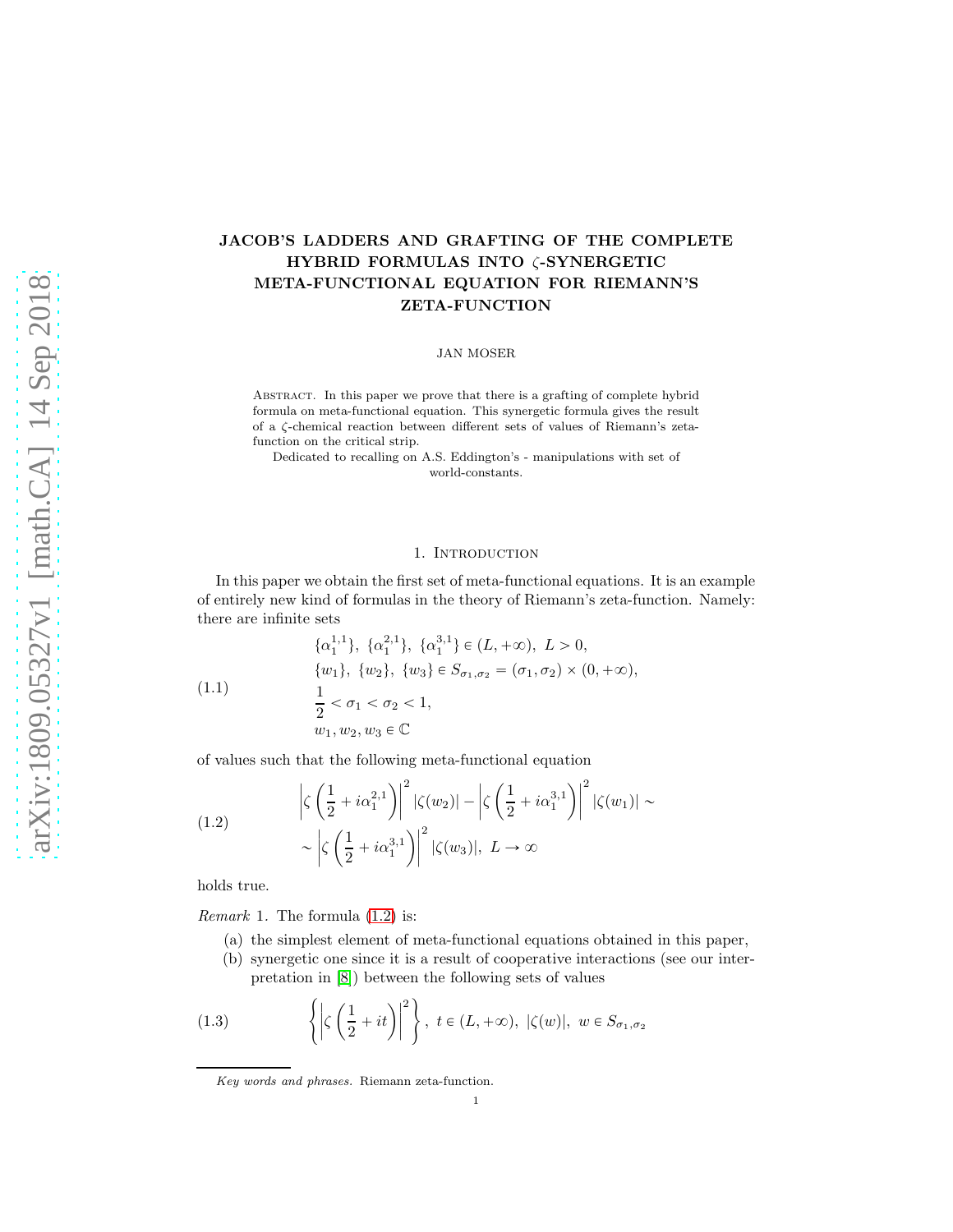where, of course,

(1.4) 
$$
\left\{\frac{1}{2} + it : t > L\right\} \bigcap S_{\sigma_1, \sigma_2} = \varnothing.
$$

Remark 2. Let us notice explicitly that in the case [\(1.3\)](#page-0-1) we have synergetic (cooperative) interactions between the following parts of the function

<span id="page-1-0"></span>
$$
\zeta(s), s \in \mathbb{C} \backslash \{1\}, s = \sigma + it,
$$

namely, between the part

$$
\left\{ \left| \zeta \left( \frac{1}{2} + it \right) \right|^2 \right\}, \ t > L
$$

on the critical line  $\sigma = \frac{1}{2}$ , and the part (see [\(1.1\)](#page-0-2))

$$
\{|\zeta(\sigma+it)|\}, \sigma, t \in S_{\sigma_1, \sigma_2}
$$

on the strip (see also  $(1.4)$ ).

1.1. Next, we give the following

*Remark* 3. The proof of meta-functional equation (comp.  $(1.2)$ ) is based:

- (a) on new notions and methods in the theory of Riemann's zeta-function we have introduced in our series of 46 papers concerning Jacob's ladders (these can be found in arXiv [math.CA] starting with the paper [\[1\]](#page-10-1)),
- (b) on the classical H. Bohr's theorem in analysis (1914) about the roots of the equation

$$
\zeta(s) = a, \ a \neq 0, \ a \in \mathbb{C}, \ \frac{1}{2} < \sigma_1 < \sigma < \sigma_2 < 1,
$$

(c) and on our presently introduced notion of gifting of complete hybrid formulas that serves for synthesis of the conceptions (a) and (b).

From our notions and methods (comp. (a)) we use here especially: Jacob's ladder (see [\[1\]](#page-10-1)),  $\zeta$ -disconnected set (see [\[3\]](#page-10-2)), algorithm for generating the  $\zeta$ -factorization formulas (see [\[4\]](#page-10-3)) crossbreeding, secondary crossbreeding, exact and asymptotic complete hybrid formula (see  $[6]$ ,  $[8]$ ). Short surveys of these notions can be found in [\[5\]](#page-10-5) and [\[8\]](#page-10-0).

Remark 4. We notice explicitly that the notion of meta-functional equation introduced here constitutes also the generic complement to the Riemann's functional equation on the critical strip (comp. also [\[7\]](#page-10-6)).

#### 2. Zeta-factorization formulas

Here we obtain, by making use of our algorithm for generating ζ-factorization formulas (see [\[5\]](#page-10-5),  $(3.1) - (3.11)$ , comp. [\[4\]](#page-10-3)) the following.

2.1. First, we have the following lemmas (comp.  $[6]$ ,  $(2.1) - (2.9)$ ): Since

$$
\frac{1}{U} \int_{\pi L}^{\pi L + U} \sin^2 t dt = \frac{1}{2} \left( 1 - \frac{\sin 2U}{2U} \right)
$$

then we have the following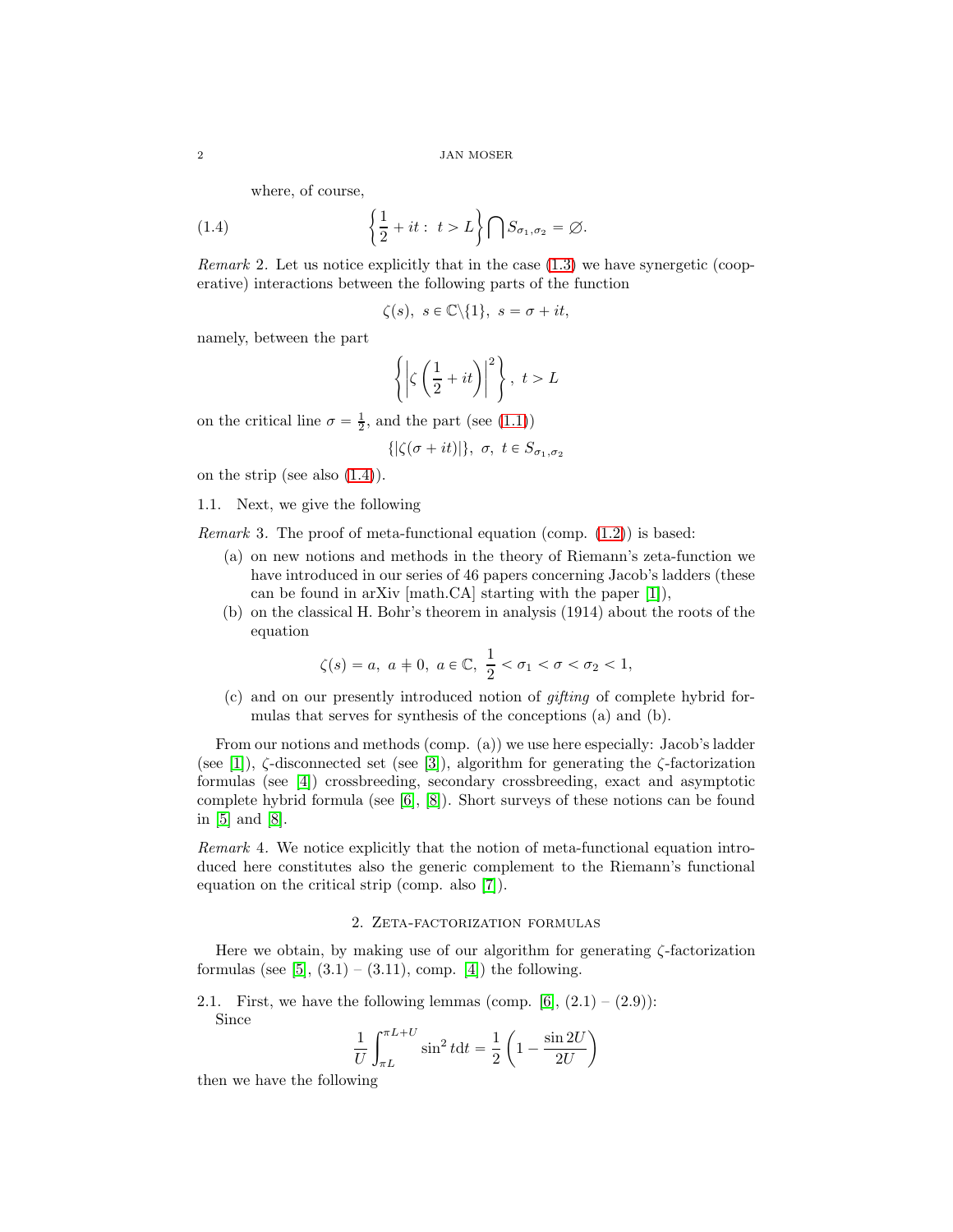## Lemma 1. For the function

<span id="page-2-2"></span> $\mathbf{r}$ 

(2.1) 
$$
f_1(t) = \sin^2 t \in \tilde{C}_0[\pi L, \pi L + U], \ U \in (0, \pi/2), \ L \in \mathbb{N}
$$

there are vector-valued functions

$$
(2.2) \qquad \qquad (\alpha_0^{1,k_1}, \alpha_1^{1,k_1}, \dots, \alpha_{k_1}^{1,k_1}, \beta_1^{k_1}, \dots, \beta_{k_1}^{k_1}),
$$
  

$$
1 \leq k_1 \leq k_0, \ k_1, k_0 \in \mathbb{N}
$$

(here we fix arbitrary  $k_0$ ) such that the following exact  $\zeta$ -factorization formula

$$
(2.3) \qquad \prod_{r=1}^{k_1} \frac{\tilde{Z}^2(\alpha_r^{1,k_1})}{\tilde{Z}^2(\beta_r^{k_1})} = \frac{1}{2} \left( 1 - \frac{\sin 2U}{2U} \right) \frac{1}{\sin^2(\alpha_0^{1,k_1})}, \ \forall L \geq L_0 > 0
$$

(where  $L_0$  is sufficiently big) holds true, where  $\lambda$ 

<span id="page-2-3"></span>(2.4)  
\n
$$
\alpha_r^{1,k_1} = \alpha_r(U, \pi L, k_1; f_1), \ r = 0, 1, \dots, k_1,
$$
\n
$$
\beta_r^{k_1} = \beta_r(U, \pi L, k_1), \ r = 1, \dots, k_1,
$$
\n
$$
\alpha_0^{1,k_1} \in (\pi L, \pi L + U),
$$
\n
$$
\alpha_r^{1,k_1}, \beta_r^{k_1} \in (\pi L, \pi L + U), \ r = 1, \dots, k_1,
$$

and the segment

$$
(\overbrace{\pi L}^r, \overbrace{\pi L + U}^r)
$$

is the r-th reverse iteration (by means of the Jacob's ladder, see [\[3\]](#page-10-2)) of the basic segment

$$
[\pi L, \pi L + U] = [\widehat{\pi L}, \widehat{\pi L + U}].
$$

Next,

(2.5) 
$$
\tilde{Z}^2(t) = \frac{|\zeta(\frac{1}{2} + it)|^2}{\omega(t)}, \ \omega(t) = \left\{1 + \mathcal{O}\left(\frac{\ln \ln t}{\ln t}\right)\right\} \ln t,
$$

see [\[2\]](#page-10-7), (6.1), (6.7), (7.7), (7.8) and (9.1).

Since

$$
\frac{1}{U} \int_{\pi L}^{\pi L + U} \cos^2 t dt = \frac{1}{2} \left( 1 + \frac{\sin 2U}{2U} \right)
$$

then we have the following

Lemma 2. For the function

(2.6) 
$$
f_2(t) = \cos^2 t \in \tilde{C}_0[\pi L, \pi L + U], \ U \in (0, \pi/2), \ L \in \mathbb{N}
$$

there are vector-valued functions

<span id="page-2-0"></span>
$$
(2.7) \qquad \qquad (\alpha_0^{2,k_2}, \alpha_1^{2,k_2}, \dots, \alpha_{k_2}^{2,k_2}, \beta_1^{k_2}, \dots, \beta_{k_2}^{k_2}),
$$
  

$$
1 \leq k_2 \leq k_0, k_2 \in \mathbb{N}
$$

such that the following exact  $\zeta$ -factorization formula

<span id="page-2-1"></span>(2.8) 
$$
\prod_{r=1}^{k_2} \frac{\tilde{Z}^2(\alpha_r^{2,k_2})}{\tilde{Z}^2(\beta_r^{k_2})} = \frac{1}{2} \left( 1 + \frac{\sin 2U}{2U} \right) \frac{1}{\cos^2(\alpha_0^{2,k_2})}, \ \forall L \geq L_0
$$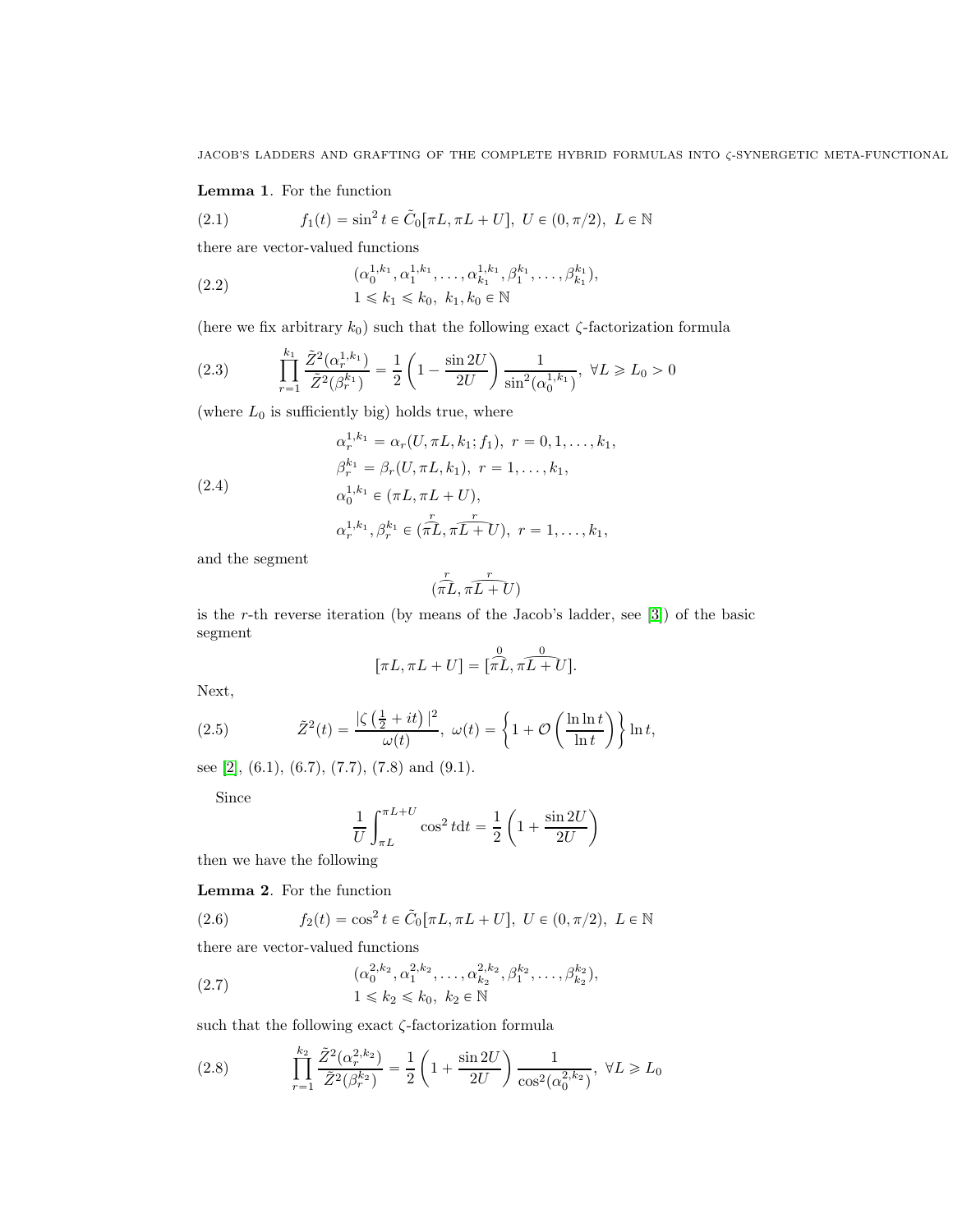holds true, where

$$
\alpha_r^{2,k_2} = \alpha_r(U, \pi L, k_2; f_2), \ r = 0, 1, \dots, k_2,
$$
  

$$
\beta_r^{k_2} = \beta_r(U, \pi L, k_2), \ r = 1, \dots, k_2,
$$
  

$$
\alpha_0^{2,k_2} \in (\pi L, \pi L + U),
$$

$$
\alpha_r^{2,k_2}, \beta_r^{k_2} \in (\pi\hat{L}, \pi\hat{L}+U), r = 1, ..., k_2.
$$

2.2. Secondly, since

$$
\frac{1}{U} \int_{\pi L}^{\pi L + U} \cos 2t \, dt = \frac{\sin 2U}{2U}
$$

then we have the following

Lemma 3. For the function

(2.10) 
$$
f_3(t) = \cos 2t \in \tilde{C}_0[\pi L, \pi L + U], U \in (0, \pi/4), L \in \mathbb{N}
$$
 there are vector-valued functions

(2.11) 
$$
(\alpha_0^{3,k_3}, \alpha_1^{3,k_3}, \dots, \alpha_{k_3}^{3,k_3}, \beta_1^{k_3}, \dots, \beta_{k_3}^{k_3}), 1 \leq k_3 \leq k_0, k_3 \in \mathbb{N}
$$

such that the following exact  $\zeta\text{-factorization formula}$ 

<span id="page-3-1"></span>(2.12) 
$$
\prod_{r=1}^{k_3} \frac{\tilde{Z}^2(\alpha_r^{3,k_3})}{\tilde{Z}^2(\beta_r^{k_3})} = \frac{\sin 2U}{2U} \frac{1}{\cos(2\alpha_0^{3,k_3})}, \ \forall L \geq L_0
$$

holds true, where

<span id="page-3-3"></span>(2.13)  
\n
$$
\alpha_r^{3,k_3} = \alpha_r(U, \pi L, k_3; f_3), \ r = 0, 1, \dots, k_3,
$$
\n
$$
\beta_r^{k_3} = \beta_r(U, \pi L, k_3), \ r = 1, \dots, k_3,
$$
\n
$$
\alpha_0^{2,k_3} \in (\pi L, \pi L + U),
$$
\n
$$
\alpha_r^{3,k_3}, \beta_r^{k_3} \in (\pi L, \pi L + U), \ r = 1, \dots, k_3.
$$

Remark 5. Let us remind that

$$
f(t) \in \tilde{C}_0[\pi L, \pi L + U] \Leftrightarrow
$$
  

$$
f(t) \in C[\pi L, \pi L + U] \wedge f(t) \ge 0, \neq 0 \wedge U = o\left(\frac{L}{\ln L}\right), L \to \infty.
$$

3. The set of complete hybrid formulas

3.1. Crossbreeding in the set

(3.1) 
$$
\{(2.3), (2.8)\}, U \in (0, \pi/4)
$$

of two ζ-factorization formulas (one stage is sufficient) gives the following (comp. [\[5\]](#page-10-5))

Exact Complete Hybrid Formula 1.

<span id="page-3-0"></span>
$$
(3.2) \qquad \begin{cases} \prod_{r=1}^{k_1} \frac{\tilde{Z}^2(\alpha_r^{1,k_1})}{\tilde{Z}^2(\beta_r^{k_1})} \end{cases} \sin^2(\alpha_0^{1,k_1}) + \left\{ \prod_{r=1}^{k_2} \frac{\tilde{Z}^2(\alpha_r^{2,k_2})}{\tilde{Z}^2(\beta_r^{k_2})} \right\} \cos^2(\alpha_0^{2,k_2}) = 1, \\ \forall L \ge L_0, 1 \le k_1, k_2 \le k_0, U \in (0, \pi/4). \end{cases}
$$

<span id="page-3-2"></span>(2.9)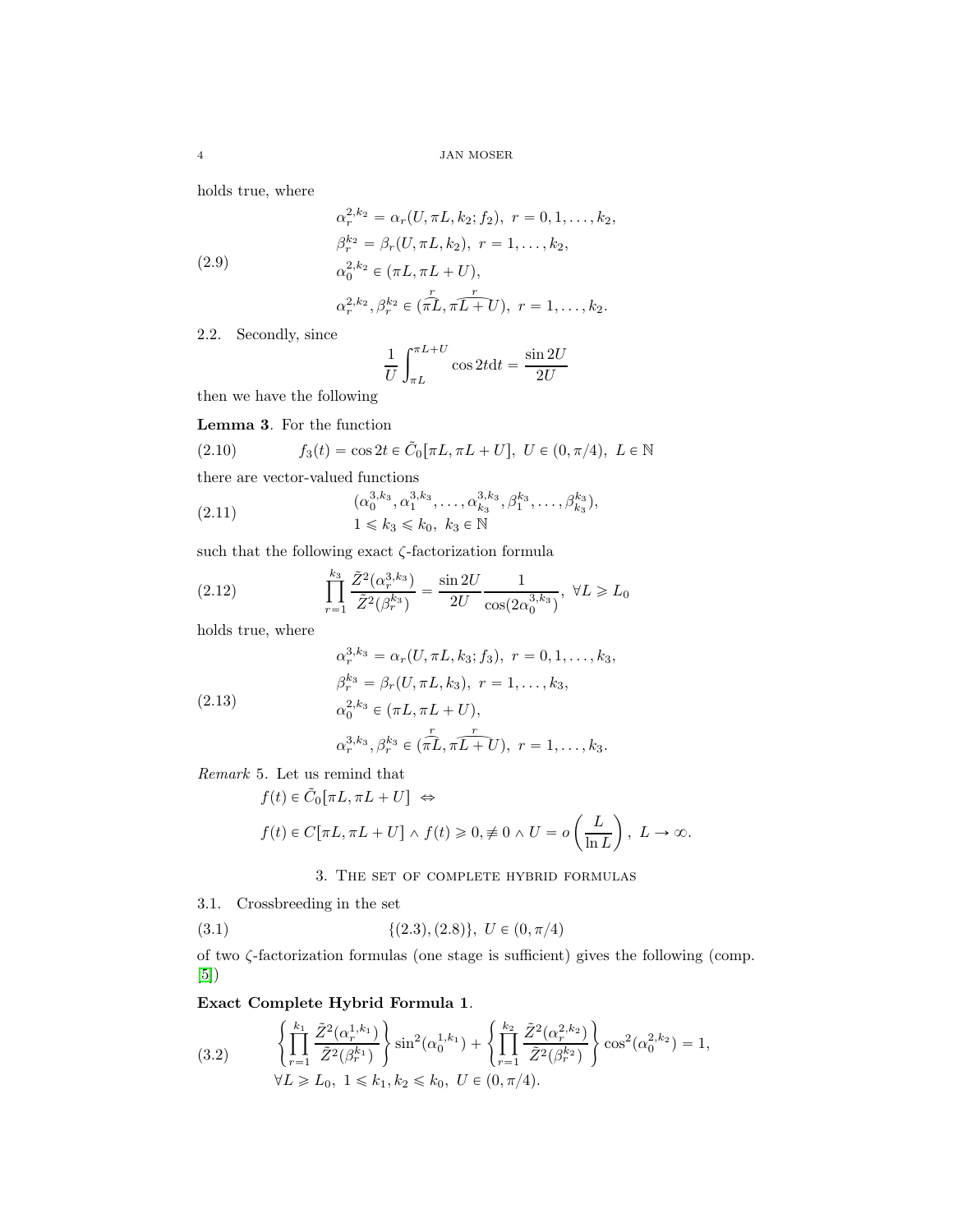If we use [\(2.7\)](#page-2-0) and a little of algebra (comp. [\[8\]](#page-10-0), subsection 8.2) in [\(3.2\)](#page-3-0) then we obtain the following

## Asymptotic Complete Hybrid Formula 1.

<span id="page-4-2"></span>
$$
(3.3) \quad\n\left\{\n\prod_{r=1}^{k_1} \frac{\left|\zeta(\frac{1}{2} + i\alpha_r^{1,k_1})\right|^2}{\left|\zeta(\frac{1}{2} + i\beta_r^{k_1})\right|^2}\n\right\}\n\sin^2(\alpha_0^{1,k_1})\n+\n\left\{\n\prod_{r=1}^{k_2} \frac{\left|\zeta(\frac{1}{2} + i\alpha_r^{2,k_2})\right|^2}{\left|\zeta(\frac{1}{2} + i\beta_r^{k_2})\right|^2}\n\right\}\n\cos^2(\alpha_0^{2,k_2})\n\sim 1, \ L \to \infty.
$$

3.2. Next, we make the following crossbreeding in the set

(3.4) 
$$
\{(2.3), (2.8), (2.12)\}, U \in (0, \pi/4)
$$

of three ζ-factorization formulas. Namely:

<span id="page-4-0"></span>(a) first 
$$
(2.8)\ominus(2.3) \Rightarrow
$$
  
\n
$$
\left\{\prod_{r=1}^{k_2} \frac{\tilde{Z}^2(\alpha_r^{2,k_2})}{\tilde{Z}^2(\beta_r^{k_2})}\right\} \cos^2(\alpha_0^{2,k_2}) - \left\{\prod_{r=1}^{k_1} \frac{\tilde{Z}^2(\alpha_r^{1,k_1})}{\tilde{Z}^2(\beta_r^{k_1})}\right\} \sin^2(\alpha_0^{1,k_1}) = \frac{\sin 2U}{2U},
$$

(b) second, the formula [\(3.5\)](#page-4-0) together with the formula [\(2.12\)](#page-3-1) imply the following

#### Exact Complete Hybrid Formula 2.

<span id="page-4-1"></span>
$$
\begin{aligned}\n\left\{\prod_{r=1}^{k_2} \frac{\tilde{Z}^2(\alpha_r^{2,k_2})}{\tilde{Z}^2(\beta_r^{k_2})}\right\} \cos^2(\alpha_0^{2,k_2}) - \left\{\prod_{r=1}^{k_1} \frac{\tilde{Z}^2(\alpha_r^{1,k_1})}{\tilde{Z}^2(\beta_r^{k_1})}\right\} \sin^2(\alpha_0^{1,k_1}) = \\
&= \left\{\prod_{r=1}^{k_3} \frac{\tilde{Z}^2(\alpha_r^{3,k_3})}{\tilde{Z}^2(\beta_r^{k_3})}\right\} \cos(2\alpha_0^{3,k_3}), \\
\forall L \ge L_0, \ 1 \le k_1, k_2, k_3 \le k_0, \ U \in (0, \pi/4).\n\end{aligned}
$$

If we rewrite [\(3.6\)](#page-4-1) into the form

{…} 
$$
\cos^2(\alpha_0^{2,k_2})
$$
 = {...}  $\sin^2(\alpha_0^{1,k_1})$  + {...}  $\cos(2\alpha_0^{3,k_3})$ 

then we obtain, similarly to [\(3.3\)](#page-4-2) the following

#### Asymptotic Complete Hybrid Formula 2.

<span id="page-4-3"></span>
$$
(3.7) \qquad \begin{cases} \frac{k_2}{r} \left| \frac{\zeta(\frac{1}{2} + i\alpha_r^{2,k_2}) \right|^2}{\left| \zeta(\frac{1}{2} + i\beta_r^{k_2}) \right|^2} \right\} \cos^2(\alpha_0^{2,k_2}) - \begin{cases} \frac{k_1}{r} \left| \frac{\zeta(\frac{1}{2} + i\alpha_r^{1,k_1}) \right|^2}{\left| \zeta(\frac{1}{2} + i\beta_r^{k_1}) \right|^2} \right\} \sin^2(\alpha_0^{1,k_1}) \\ \frac{k_3}{r} \left| \frac{\zeta(\frac{1}{2} + i\alpha_r^{3,k_3}) \right|^2}{\left| \zeta(\frac{1}{2} + i\beta_r^{k_3}) \right|^2} \right\} \cos(2\alpha_0^{3,k_3}), \ L \to \infty. \end{cases}
$$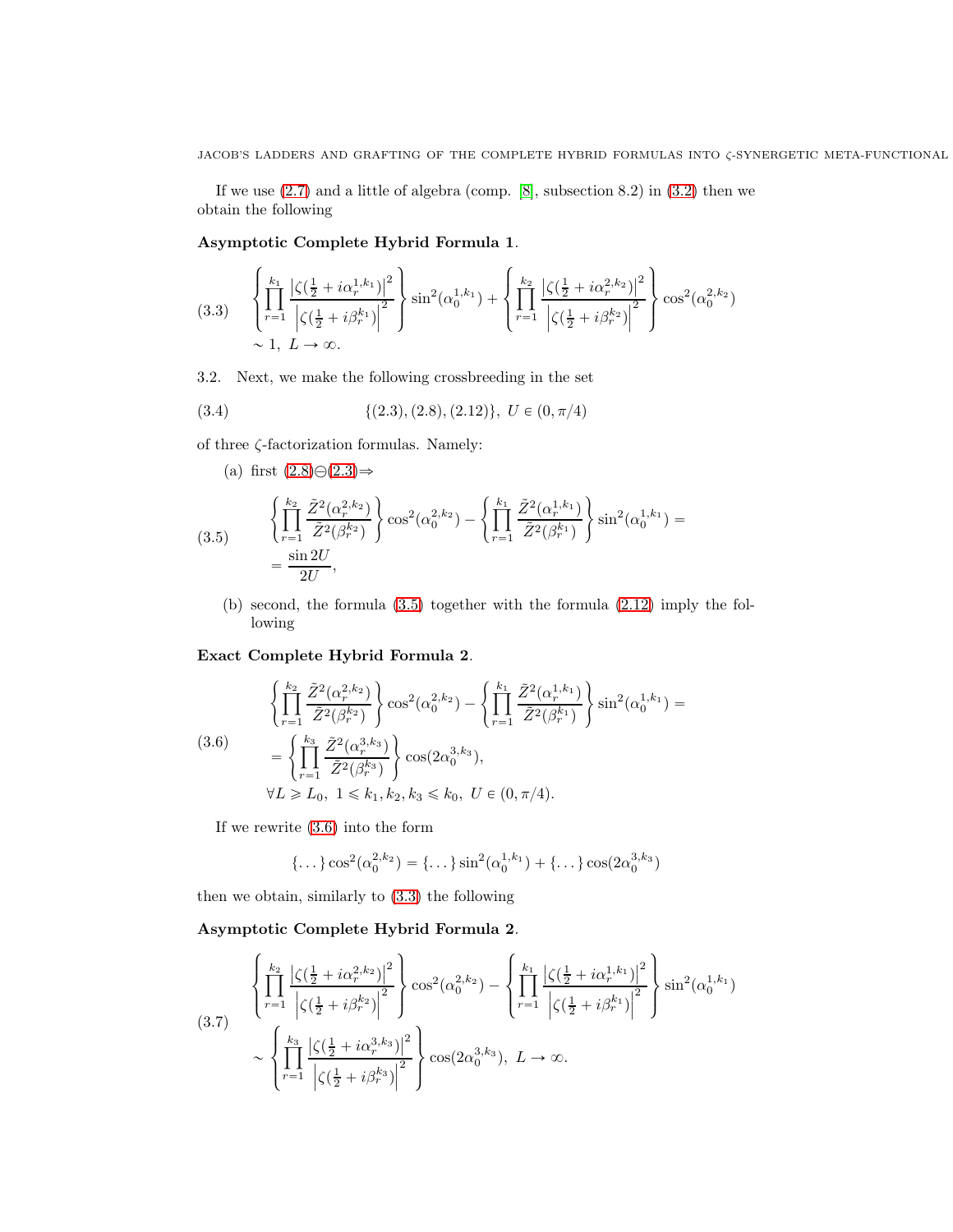3.3. In connection with the crossbreeding we give the following

Remark 6. Our description of the operation of crossbreeding (see [\[6\]](#page-10-4), comp. [\[8\]](#page-10-0), subsection 3.3) contains the following expression:

. . . that is: after the finite number of eliminations of external functions

$$
E_m(U,T), m = 1, \ldots, M, \ldots
$$

However, this is not exact. Exact phrase should be as follows:

 $\dots$  that is: after the finite number of eliminations of the variables  $U, T$  from the set of external functions  $\ldots$ 

We call these  $U, T$  as external variables.

## 4. Theorems about grafting of complete hybrid formulas into meta-functional equations

We use the following consequence of the classical H. Bohr's result (see [\[9\]](#page-10-8), pp. 76, 99).

Lemma 4. There is the infinite set of roots of equation

<span id="page-5-2"></span>(4.1) 
$$
\zeta(s) = a, \ a \neq 0, \ a \in \mathbb{C}, s = \sigma + it
$$

in the strip

(4.2) 
$$
(\sigma_1, \sigma_2) \times (0, +\infty), \frac{1}{2} < \sigma_1 < \sigma_2 < 1.
$$

4.1. The formula [\(3.6\)](#page-4-1) contains the following functions

<span id="page-5-0"></span>(4.3) 
$$
\sin^2(\alpha_0^{1,k_1}), \cos^2(\alpha_0^{2,k_2}), \cos(2\alpha_0^{3,k_3})
$$

where (see [\(2.4\)](#page-2-3),[\(2.9\)](#page-3-2), [\(2.13\)](#page-3-3))

<span id="page-5-1"></span>(4.4)  
\n
$$
\alpha_0^{1,k_1} = \alpha_0(U, \pi L, k_1; f_1) \in (\pi L, \pi L + U), \ U \in (0, \pi/4),
$$
\n
$$
\alpha_0^{2,k_2} = \alpha_0(U, \pi L, k_2; f_2) \in (\pi L, \pi L + U), \ U \in (0, \pi/4),
$$
\n
$$
\alpha_0^{3,k_3} = \alpha_0(U, \pi L, k_3; f_3) \in (\pi L, \pi L + U), \ U \in (0, \pi/4).
$$

Now, [\(4.3\)](#page-5-0) and [\(4.4\)](#page-5-1) imply

(4.5) 
$$
\sin^2(\alpha_0^{1,k_1}) \in (0, 1/2), \cos^2(\alpha_0^{2,k_2}) \in (1/2, 1), \cos(2\alpha_0^{3,k_3}) \in (0, 1),
$$

i.e. it is true that

(4.6) 
$$
\sin^2(\alpha_0^{1,k_1}), \cos^2(\alpha_0^{2,k_2}), \cos(2\alpha_0^{3,k_3}) \in (0,1)
$$

for every

<span id="page-5-3"></span>
$$
U \in (0, \pi/4), L \geq L_0, (k_1, k_2, k_3): 1 \leq k_1, k_2, k_3 \leq k_0.
$$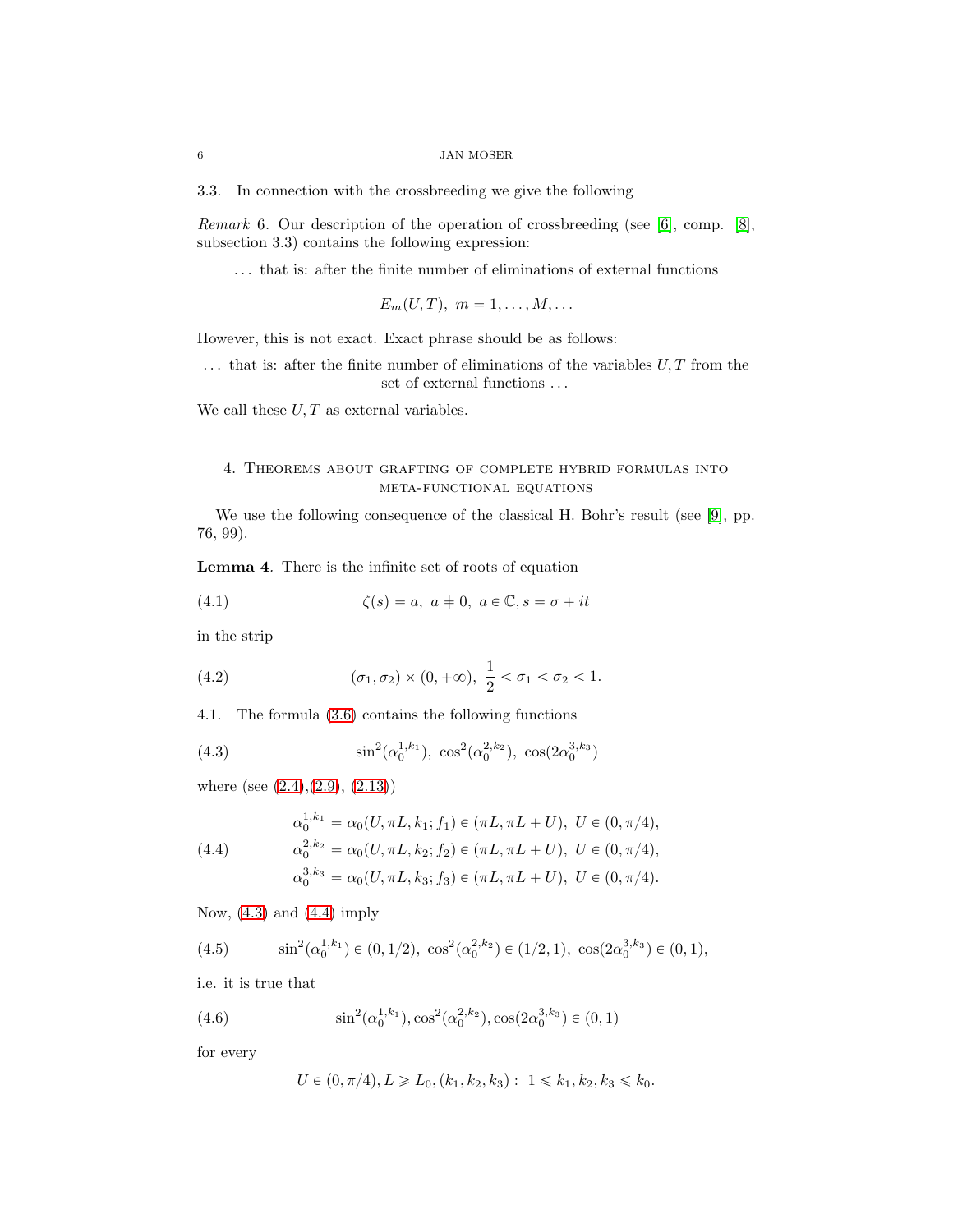4.2. Next, we choose (see  $(4.1)$ )

$$
\sigma_0^1, \sigma_0^2, \sigma_0^3: \; \frac{1}{2} < \sigma_1 < \sigma_0^1 < \sigma_0^2 < \sigma_0^3 < \sigma_2 < 1
$$

such that

<span id="page-6-1"></span>(4.7) 
$$
\sigma_1 < \sigma_0^1 - \delta, \ \sigma_0^3 + \delta < \sigma_2, \\
\sigma_0^1 + \delta < \sigma_0^2 - \delta, \ \sigma_0^2 + \delta < \sigma_0^3 - \delta
$$

for some sufficiently small  $\delta > 0$ . Now, in the strip

(4.8) 
$$
S_{\sigma_0^1, \delta}^1 = (\sigma_0^1 - \delta, \sigma_0^1 + \delta) \times (0, +\infty)
$$

there is (see Bohr's Lemma 4) for every fixed and admissible parameters

$$
U, \pi L, k_1, f_1, \sigma_0^1 - \delta, \sigma_0^1 + \delta
$$

infinite set

(4.9) 
$$
W_1 = W_1 \{ \sin^2[\alpha_0(U, \pi L, k_1; f_1)], \sigma_0^1 - \delta, \sigma_0^1 + \delta \} =
$$

$$
= W_1(U, \pi L, k_1, f_1, \sigma_0^1 - \delta, \sigma_0^1 + \delta)
$$

of elements

(4.10) 
$$
w_1 = w_1(U, \pi L, k_1, f_1, \sigma_0^1 - \delta, \sigma_0^1 + \delta) \in W_1 \subset S^1_{\sigma_0^1, \delta}
$$

for which (see  $(4.1), (4.6)$  $(4.1), (4.6)$ )

(4.11) 
$$
\zeta(w_1) = \sin^2(\alpha_0^{1,k_1}) > 0.
$$

Since  $(4.11) \Rightarrow$ 

<span id="page-6-0"></span>
$$
Re{\{\zeta(w_1)\}} = \sin^2(\alpha_0^{1,k_1}), \ \Im{\{\zeta(w_1)\}} = \sin^2(\alpha_0^{1,k_1}) = 0,
$$

then we have the first infinite set of grafts (=equalities)

(4.12) 
$$
\sin^2(\alpha_0^{1,k_1}) = |\zeta(w_1)|, w_1 \in W_1
$$

generated by the function

<span id="page-6-2"></span>
$$
\sin^2(\alpha_0^{1,k_1})
$$

for every set of fixed and admissible parameters

<span id="page-6-3"></span>
$$
U, \pi L, k_1, f_1, \sigma_0^1 - \delta, \sigma_0^1 + \delta.
$$

4.3. Next, similarly to  $(4.7) - (4.12)$  $(4.7) - (4.12)$  we obtain the following objects

(4.13) 
$$
S_{\sigma_0^l, \delta}^l, W_l \subset S_{\sigma_0^l, \delta}^l, \ l = 2, 3
$$

and two other infinite set of grafts

(4.14) 
$$
\cos^{2}(\alpha_{0}^{2,k_{2}}) = |\zeta(w_{2})|, w_{2} \in W_{2},
$$

<span id="page-6-4"></span>
$$
\cos(2\alpha_0^{3,k_3}) = |\zeta(w_3)|, w_3 \in W_3,
$$

where

$$
w_2 = w_2(U, \pi L, k_2, f_2, \sigma_0^2 - \delta, \sigma_0^2 + \delta),
$$
  

$$
w_3 = w_3(U, \pi L, k_3, f_3, \sigma_0^3 - \delta, \sigma_0^3 + \delta)
$$

for every set of fixed and admissible corresponding parameters.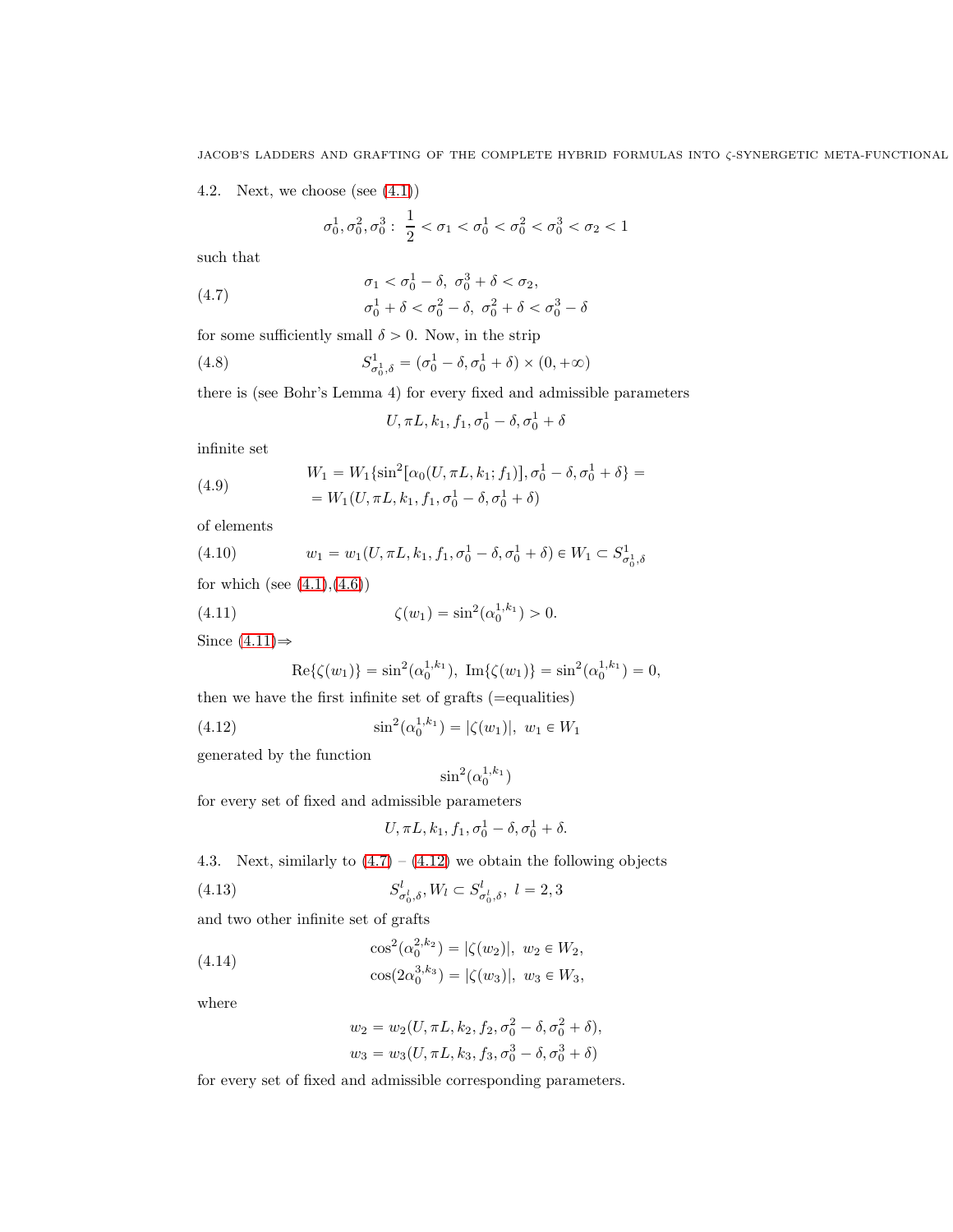Remark 7. Of course,

$$
\begin{aligned} S_{\sigma_0^l,\delta}^l \bigcap S_{\sigma_0^k,\delta}^k = \varnothing, \ k+l; \ k,l=1,2,3 \Rightarrow \\ W_l \bigcap W_k = \varnothing, \ l+k. \end{aligned}
$$

4.4. Next, we choose an arbitrary finite set

<span id="page-7-0"></span>
$$
\{U_n\}: \ 0 < U_1 < U_2 < \cdots < U_{n_0} < \frac{\pi}{4}, \ n_0 \in \mathbb{N}.
$$

Every fixed  $U_n$  generates the following three infinite sets

(4.15) 
$$
W_1(U_n), W_2(U_n), W_3(U_n), n = 1,..., n_0.
$$

Now, for every fixed  $n$  we choose a single element

(4.16) 
$$
w_1^n, w_2^n, w_3^n, n = 1, ..., n_0
$$

from every corresponding set in [\(4.15\)](#page-7-0). Consequently, we have (comp. [\(4.13\)](#page-6-3),  $(4.14)$ ) the following grafts (=equalities)

<span id="page-7-1"></span>(4.17)  
\n
$$
\sin^{2}(\alpha_{0}^{1,k_{1},n}) = |\zeta(w_{1}^{n})|,
$$
\n
$$
\cos^{2}(\alpha_{0}^{2,k_{2},n}) = |\zeta(w_{2}^{n})|,
$$
\n
$$
\cos(2\alpha_{0}^{3,k_{3},n}) = |\zeta(w_{3}^{n})|,
$$
\n
$$
n = 1, ..., n_{0}
$$

where  $\text{(comp. } (4.4) \text{)}$  $\text{(comp. } (4.4) \text{)}$  $\text{(comp. } (4.4) \text{)}$ 

$$
\alpha_0^{1,k_1,n} = \alpha_0(U_n, \pi L, k_1; f_1), \dots
$$

4.5. Finally, we make a grafting (we use the equalities [\(4.17\)](#page-7-1) as substitutions) on the exact complete hybrid formula  $(3.6)$  (=our tree). As the result of these operations we obtain the following

Theorem 1. For every finite set

$$
\{U_n\}: \ 0 < U_1 < U_2 < \cdots < U_{n_0} < \frac{\pi}{4}
$$

there are the following elements

$$
w_1^n \in S^1_{\sigma_0^1, \delta}, w_2^n \in S^2_{\sigma_0^2, \delta}, w_3^n \in S^3_{\sigma_0^3, \delta}, n = 1, \ldots, n_0
$$

where

(4.18) 
$$
w_1^n = w_1(U_n, \pi L, k_1, f_1, \sigma_0^1 - \delta, \sigma_0^1 + \delta),
$$

$$
w_2^n = w_2(U_n, \pi L, k_2, f_2, \sigma_0^2 - \delta, \sigma_0^2 + \delta),
$$

$$
w_3^n = w_3(U_n, \pi L, k_3, f_3, \sigma_0^3 - \delta, \sigma_0^3 + \delta),
$$

such that the following exact meta-functional equation holds true:

<span id="page-7-2"></span>
$$
\left\{\prod_{r=1}^{k_2} \frac{\tilde{Z}^2(\alpha_r^{2,k_2,n})}{\tilde{Z}^2(\beta_r^{k_2,n})}\right\} |\zeta(w_2^n)| - \left\{\prod_{r=1}^{k_1} \frac{\tilde{Z}^2(\alpha_r^{1,k_1,n})}{\tilde{Z}^2(\beta_r^{k_1,n})}\right\} |\zeta(w_1^n)| =
$$
\n
$$
= \left\{\prod_{r=1}^{k_3} \frac{\tilde{Z}^2(\alpha_r^{3,k_3,n})}{\tilde{Z}^2(\beta_r^{k_3,n})}\right\} |\zeta(w_3^n)|,
$$
\n
$$
\forall L \ge L_0, 1 \le k_1, k_2, k_3 \le k_0,
$$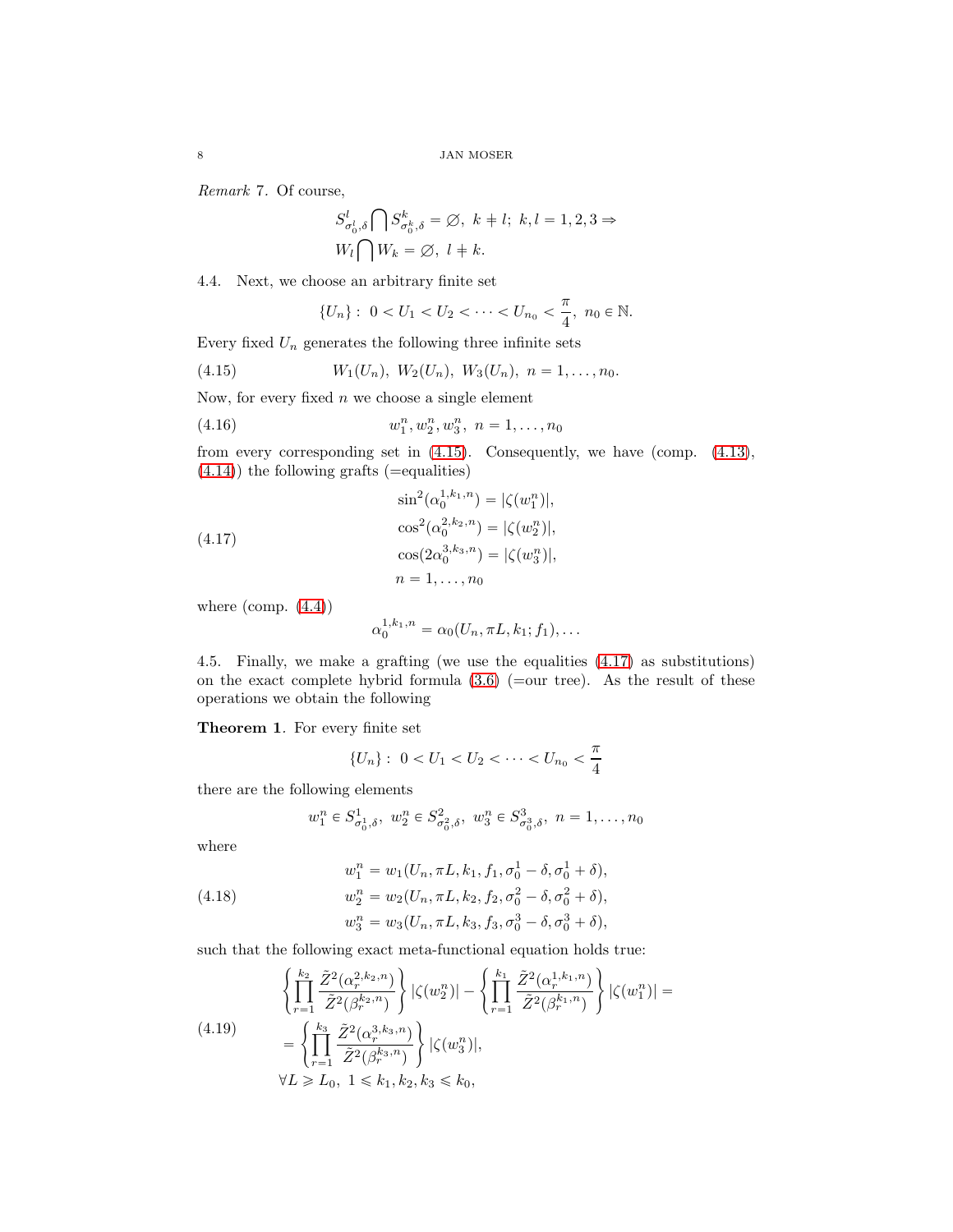where

(4.20)  
\n
$$
\alpha_r^{1,k_1,n} = \alpha_r(U_n, \pi L, k_1; f_1),
$$
\n
$$
\beta_r^{k_1,n} = \beta_r(U_n, \pi L, k_1),
$$
\n
$$
\dots,
$$
\n
$$
n = 1, \dots, n_0.
$$

4.6. Next, we obtain by the method  $(4.1) - (4.17)$  $(4.1) - (4.17)$  other new-type formula.

Theorem 2. Under the same assumptions as in our Theorem 1 we have the following exact meta-functional equation:  $(3.2) \Rightarrow$ 

<span id="page-8-2"></span>
$$
(4.21) \qquad \begin{cases} \prod_{r=1}^{k_1} \frac{\tilde{Z}^2(\alpha_r^{1,k_1,n})}{\tilde{Z}^2(\beta_r^{k_1,n})} \right\} |\zeta(w_1^n)| + \left\{ \prod_{r=1}^{k_2} \frac{\tilde{Z}^2(\alpha_r^{2,k_2,n})}{\tilde{Z}^2(\beta_r^{k_2,n})} \right\} |\zeta(w_1^n)| = 1\\ \forall L \ge L_0, \ 1 \le k_1, k_2 \le k_0. \end{cases}
$$

5. Asymptotic meta-functional equations

5.1. First, the method  $(4.1) - (4.17)$  $(4.1) - (4.17)$  applied on the asymptotic formula  $(3.3)$  gives the following

Corollary 1. The following asymptotic meta-functional equation

<span id="page-8-0"></span>
$$
(5.1) \qquad \left\{ \prod_{r=1}^{k_1} \frac{\left| \zeta(\frac{1}{2} + i\alpha_r^{1,k_1,n}) \right|^2}{\left| \zeta(\frac{1}{2} + i\beta_r^{k_1,n}) \right|^2} \right\} \left| \zeta(w_1^n) \right| + \left\{ \prod_{r=1}^{k_2} \frac{\left| \zeta(\frac{1}{2} + i\alpha_r^{2,k_2,n}) \right|^2}{\left| \zeta(\frac{1}{2} + i\beta_r^{k_2,n}) \right|^2} \right\} \left| \zeta(w_2^n) \right| \sim \\ \sim 1, L \to \infty
$$

holds true.

5.2. Second, the method  $(4.1) - (4.17)$  $(4.1) - (4.17)$  applied on the asymptotic formula  $(3.7)$ gives the following

Corollary 2.

<span id="page-8-1"></span>
$$
\begin{aligned}\n\left\{\n\prod_{r=1}^{k_{2}}\frac{\left|\zeta(\frac{1}{2}+i\alpha_{r}^{2,k_{2},n})\right|^{2}}{\left|\zeta(\frac{1}{2}+i\beta_{r}^{k_{2},n})\right|^{2}}\n\right\}\n|\zeta(w_{2}^{n})| - \left\{\n\prod_{r=1}^{k_{1}}\frac{\left|\zeta(\frac{1}{2}+i\alpha_{r}^{1,k_{1},n})\right|^{2}}{\left|\zeta(\frac{1}{2}+i\beta_{r}^{k_{1},n})\right|^{2}}\n\right\}\n|\zeta(w_{1}^{n})| \sim \\
&\sim\n\left\{\n\prod_{r=1}^{k_{3}}\frac{\left|\zeta(\frac{1}{2}+i\alpha_{r}^{3,k_{3},n})\right|^{2}}{\left|\zeta(\frac{1}{2}+i\beta_{r}^{k_{3},n})\right|^{2}}\n\right\}\n|\zeta(w_{3}^{n})|, \\
L \to \infty.\n\end{aligned}
$$
\n(5.2)

5.3. Now we obtain (see  $(5.1)$ ,  $(5.2)$ ) the following Corollary 3.

(5.3)  

$$
\left\{\prod_{r=1}^{k_2} \frac{|\zeta(\frac{1}{2}+i\alpha_r^{2,k_2,n})|^2}{|\zeta(\frac{1}{2}+i\beta_r^{k_2,n})|^2}\right\} |\zeta(w_2^n)| \sim
$$

$$
\sim \frac{1}{2} + \frac{1}{2} \left\{\prod_{r=1}^{k_3} \frac{|\zeta(\frac{1}{2}+i\alpha_r^{3,k_3,n})|^2}{|\zeta(\frac{1}{2}+i\beta_r^{k_3,n})|^2}\right\} |\zeta(w_3^n)|, L \to \infty,
$$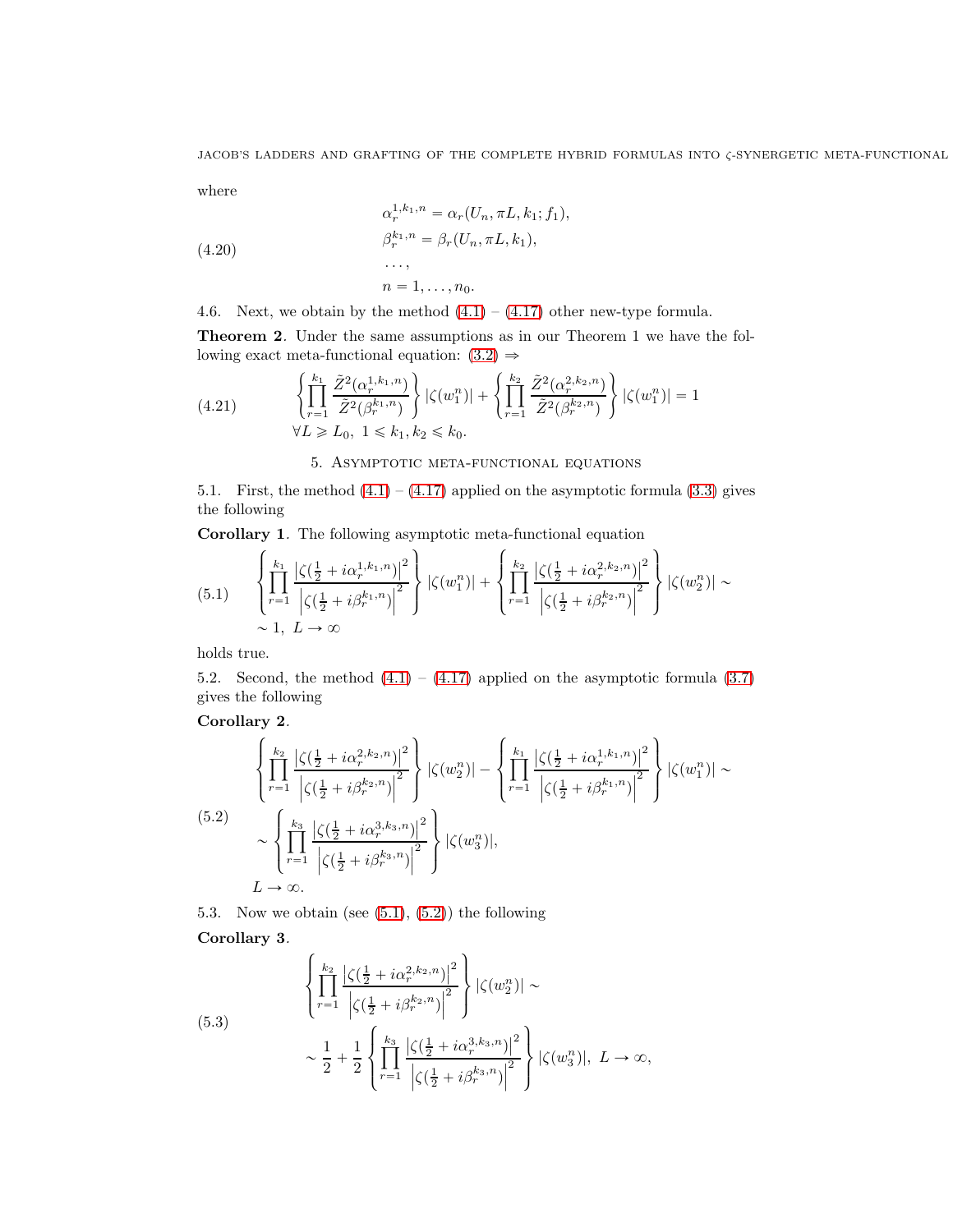10 JAN MOSER

<span id="page-9-0"></span>(5.4)  

$$
\left\{\prod_{r=1}^{k_1} \frac{|\zeta(\frac{1}{2}+i\alpha_r^{1,k_1,n})|^2}{|\zeta(\frac{1}{2}+i\beta_r^{k_1,n})|^2}\right\} |\zeta(w_1^n)| \sim
$$

$$
\sim \frac{1}{2} - \frac{1}{2} \left\{\prod_{r=1}^{k_3} \frac{|\zeta(\frac{1}{2}+i\alpha_r^{3,k_3,n})|^2}{|\zeta(\frac{1}{2}+i\beta_r^{k_3,n})|^2}\right\} |\zeta(w_3^n)|, L \to \infty.
$$

*Remark* 8. The set of asymptotic meta-functional equations  $(5.1) - (5.4)$  $(5.1) - (5.4)$  represents the higher level of ζ-encoding (in comparison with this one that represents the corresponding set of asymptotic complete hybrid formulas) of the set of elementary trigonometric formulas

<span id="page-9-2"></span>
$$
\sin^2 x + \cos^2 x = 1, \quad \cos^2 x - \sin^2 x = \cos 2x,
$$

$$
\cos^2 x = \frac{1}{2} + \frac{1}{2}\cos 2x, \quad \sin^2 x = \frac{1}{2} - \frac{1}{2}\cos 2x.
$$

5.4. Putting in [\(5.2\)](#page-8-1)

(5.5) 
$$
k_1 = k_2 = k_2 = k; \ 1 \le k \le k_0,
$$

we obtain the following

Corollary 4.

<span id="page-9-1"></span>(5.6) 
$$
\left\{ \prod_{r=1}^{k} \left| \zeta(\frac{1}{2} + i\alpha_r^{2,k,n}) \right|^2 \right\} |\zeta(w_2^n)| - \left\{ \prod_{r=1}^{k} \left| \zeta(\frac{1}{2} + i\alpha_r^{1,k,n}) \right|^2 \right\} |\zeta(w_1^n)| \sim \left\{ \prod_{r=1}^{k} \left| \zeta(\frac{1}{2} + i\alpha_r^{3,k,n}) \right|^2 \right\} |\zeta(w_3^n)|, L \to \infty.
$$

Remark 9. We shall call the formula [\(5.6\)](#page-9-1) as the secondary asymptotic metafunctional equation since it is the result of immediate metamorphosis of the formula [\(5.2\)](#page-8-1) in the case [\(5.5\)](#page-9-2).

Remark 10. The case  $k = 1$  in [\(5.5\)](#page-9-2) gives the formula whose simple variant is the formula [\(1.2\)](#page-0-0) in the Introduction.

#### 6. Synergetic formulas only for Riemann's zeta-function: interactions between some parts of this function

6.1. Let us remind that every element from the complete hybrid formulas set [\(3.2\)](#page-3-0),  $(3.3), (3.5) - (3.7)$  $(3.3), (3.5) - (3.7)$  $(3.3), (3.5) - (3.7)$  $(3.3), (3.5) - (3.7)$  $(3.3), (3.5) - (3.7)$  is synergetic one - see our interpretation of this phenomenon in our paper [\[8\]](#page-10-0). Really, every from these formulas is the result of an interaction controlled by the Jacob's ladder  $\varphi_1(t)$  between following sets

$$
\left\{ \left| \zeta \left( \frac{1}{2} + it \right) \right|^2 \right\}, \quad \{\sin^2 t\}, \quad \{\cos^2 t\}, \quad \{\cos 2t\}, \quad t \geq L_0.
$$

6.2. In this paper, we have introduced some interactions of Riemann's zeta-function with itself on the critical strip. Namely, the interactions between following four parts

<span id="page-9-3"></span>(6.1) 
$$
\left\{ \left| \zeta \left( \frac{1}{2} + it \right) \right|^2 \right\}, \ t \ge L_0, \ |\zeta(s)|, \ s \in S_{\sigma_0^l, \delta}^l, \ l = 1, 2, 3
$$